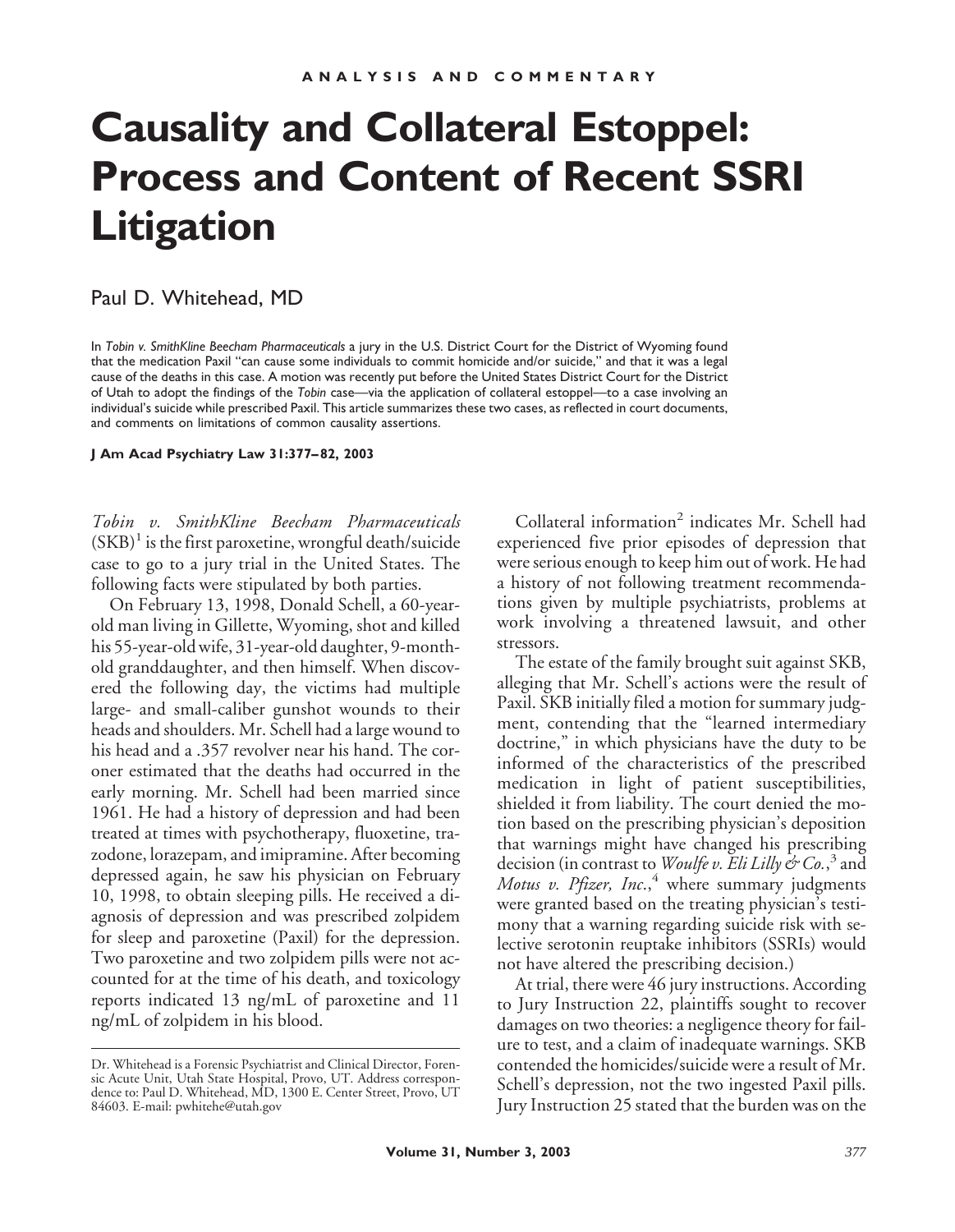plaintiffs to establish by a preponderance of evidence the following: (1) that Paxil can cause some individuals to commit homicide and/or suicide; (2) that Paxil was a proximate cause of Donald Schell's committing the homicides and suicide; (3) that SKB knew, or should have known, that Paxil can cause some individuals to commit homicide and/or suicide and that the defendant failed to make such tests as are reasonably necessary to determine the presence of any defects that render Paxil unsafe for its intended use or for any reasonably foreseeable uses; and (4) that the negligent failure to test was a proximate cause of the homicides and suicide in this litigation.

Plaintiffs relied on the testimony of two experts, both of whom have testified in similar SSRI cases. The first, David Healy, MD, PhD, opined that Paxil can cause murder/suicide by inducing either extreme anguish, akathisia, or agitation; psychotic decompensation; or emotional blunting. He "generally suggested that all SSRIs can produce a state of affairs which make an individual who may not have been likely to commit suicide before taking the pill, more likely to do so while on a course of treatment" (Ref. 5, p 3) His testimony was offered regarding general causation—that Paxil can induce suicidal ideation in a vulnerable subset of people. His opinion was based on his research and experience, several self-authored supporting studies, and "an extensive literature on SSRIs in respect to these possibilities." The plaintiffs' second expert, a psychiatrist and psychoanalyst, performed a psychological autopsy and testified regarding specific causation—that Mr. Schell's ingestion of Paxil led to the fatal results. According to his expert report, quoted in a court order (*sic*):

[I]t is generally understood by most psychiatrists that a certain number of patients, perhaps five percent, will develop restlessness and anxiety when prescribed selective serotonin uptake inhibitor drugs (SSRIs). . . . Furthermore, a certain number of depressed patients are known to "switch" in to hypomanic states when treated with antidepressant drugs. When a patient has a hypomanic history (Mr. Schell appears to have had none) or already exhibits akathisic symptoms (Mr. Schell did), SSRI compounds should not be prescribed because they have the potential to make the anxiety much worse, indeed, to make it unbearable. There are credible reports of patients becoming suicidal and homicidal when thrown into intolerable states of anguish by prescription of these drugs. . . . Further, we know that depressed patients given SSRI drugs are more likely to harm themselves than are those who are given tricyclic antidepressants. . . . Already anxious, his mind speeding, and sleepless, when given an SSRI in 1998, he quickly became violent and killed his family and himself. . . . In this case I can identify only one factor which triggered the murders and subsequent suicide—Paxil. . . . Though we lack details of what exactly Mr. Schell's mental state was on that fatal night, it is clear to me that it was Paxil that drove him out of control [Ref. 5, p 4].

Prior to trial, SKB filed a motion to limit or exclude the testimony of plaintiffs' causality experts based primarily on methodologies supporting their opinions. Plaintiffs countered that their methodologies and opinions were based on the best scientific evidence and that the study by Donovan *et al*. <sup>6</sup> provided significant support for them. The data in this study was proffered by plaintiffs to claim that the frequency of "deliberate self-harm" for people taking SSRIs is five and one-half times higher than individuals taking tricyclic antidepressants. The court denied defendant's motion, finding that the causality opinions were sufficiently grounded in reliable methodology—such as being consistent with Koch's Postulates—to establish causation. The court added that the causality experts' reliance on the Donovan study*—*"which represents at least one clear study demonstrating that significantly more self-harm occurred following prescription of an SSRI than that of a tricyclic-antidepressant" (Ref. 5, p 22)—as well as their own analysis and experience, provided a sufficiently reliable foundation for their opinions regarding Paxil and suicide, and that Dr. Healy's opinions had attained sufficient general acceptance in the scientific community. Fifteen days after the trial began, the jury returned a unanimous verdict in favor of the plaintiffs. SKB then moved for a new trial, arguing that the verdict was not supported by reliable scientific evidence and that the general causation expert inappropriately testified to specific causation as well. The court denied the motion and emphasized that Dr. Healy, although "impassioned and overresponsive," presented evidence supporting the jury's conclusion that Paxil can induce a state of heightened agitation that would eventually cause a person to become homicidal or suicidal and that warnings to this effect might have changed the prescribing decision. The jury awarded in excess of \$6 million to the plaintiffs. *Tobin v. SKB* was initially appealed to the Tenth Circuit Court of Appeals but was subsequently settled and dismissed.

According to plaintiffs' causality expert reports in *Coburn v. SmithKline Beecham* (GSK),7,8 George Coburn was a 56-year-old man who lived in Utah and had 13 children. He had a history of depression treated with nortriptyline in the early 1990s, and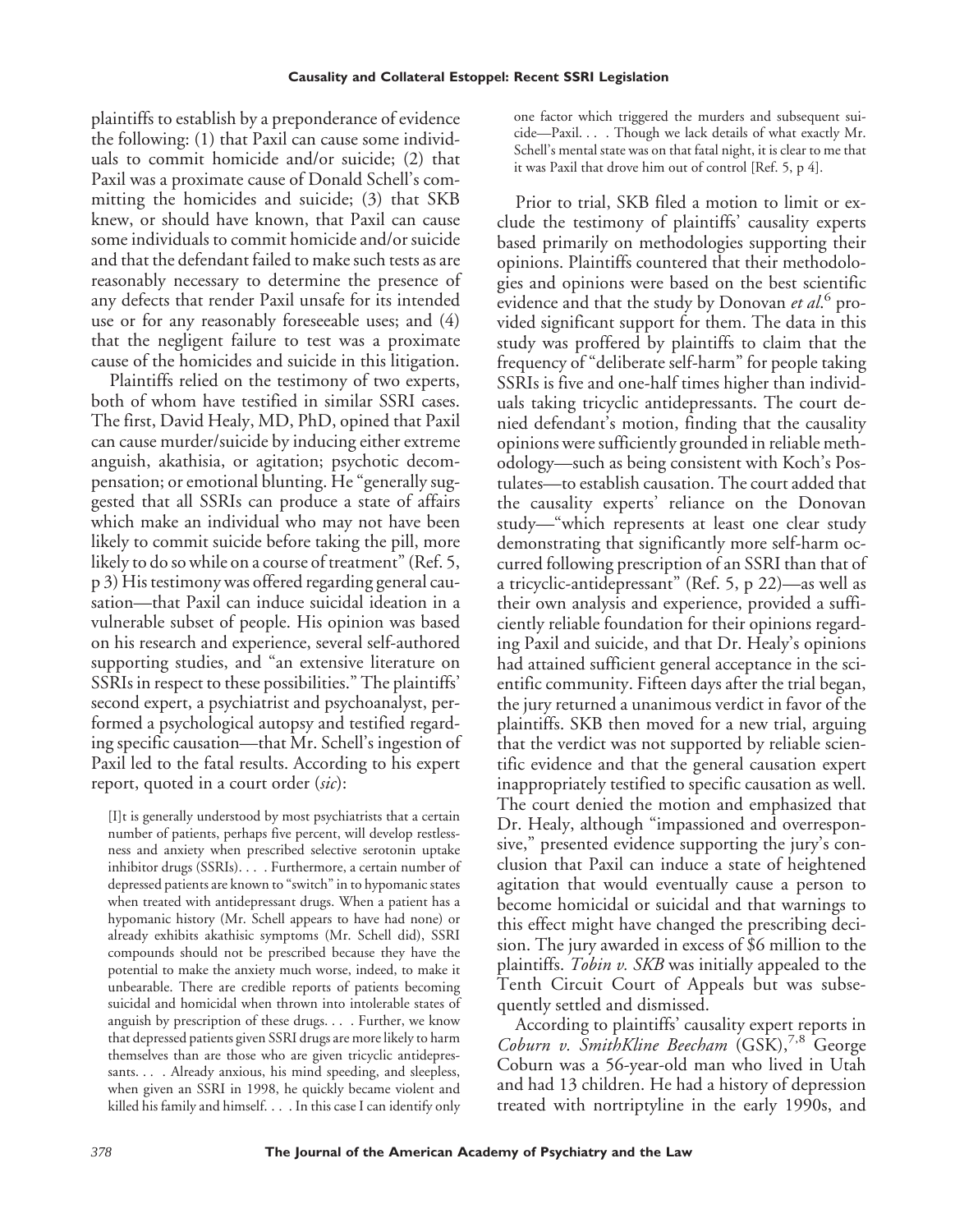#### **Whitehead**

there was evidence of past suicidal ideation in the 1980s. Twice in 1994 he was treated with antidepressants for a recurrence of depression. He was reported as "not tolerating" sertraline well—although medical records were not detailed in this respect. In 1996 he visited his physician, who diagnosed severe depression and prescribed 10 mg paroxetine daily with instruction to increase to 20 mg after 10 days. According to several family members, he had difficulty sleeping, reported the "medicine is making me feel worse" and had "the shakes." He did not report suicidal ideation or plan to his family or doctor. He died of carbon monoxide poisoning, two days after beginning the 20-mg dose. He worked until the weekend before his death. He had an alcoholic father, a sister with bipolar disorder and schizophrenia who had killed her two children and herself, a grandson who had died in an accidental fall at home two months before Coburn's suicide, a brother who died in a car accident, a daughter who had suicidal ideation, a wife who was afflicted with lupus, a niece who suffered from depression, and another daughter who attempted suicide by ingestion of lye subsequent to Coburn's death. He had financial pressures and a \$10,000 loan payment due the month of his death. He had no medical problems other than sexual impotence, which according to a plaintiff's expert was probably first caused by sertraline and later aggravated by paroxetine.

The *Coburn* plaintiffs' submitted reports by three experts, including again, Dr. Healy. In addition to data including healthy volunteer studies conducted by SKB, he utilized information from interviewing senior figures in psychopharmacology, nonpublished studies, and published literature related to the level of ghost-writing in articles sponsored by the pharmaceutical industry, to support the identical general causation opinion as that in *Tobin.* According to the plaintiffs' second causality expert, a PhD psychologist specializing in suicidology, the proximate causes of the suicide were both depression and paroxetine. He noted that prior to prescription of paroxetine, Mr. Coburn had signs and symptoms of depression and thoughts of death and suicide for at least two weeks and opined that paroxetine can make depressed patients worse through the above-described mechanisms. The expert believed it was unclear whether Mr. Coburn actually had akathisia based on conflicting reports from family members, but by virtue of his past inability to tolerate sertraline and poor

response to nortriptyline, inferred that Mr. Coburn had physical reactions to all of his antidepressants— "whether this reaction was emotional blunting and/or akathisia is difficult to determine. He certainly became withdrawn, restless, anxious, and 'vibrated' or shook" (Ref. 8, p 12). The expert believed that paroxetine was a proximate cause of the suicide by Mr. Coburn entering a "suicide zone" due to adverse reactions, that apart from taking paroxetine, he was only "moderately suicidal," and that it was more likely than not that had he not taken paroxetine, he would not have committed suicide. The third expert, board certified in internal medicine, wrote that he intended to testify that SKB acted in an unreasonable manner by marketing paroxetine without adequate warnings about the risks of suicide and homicide, in view of the evidence of a strong causal relationship and that both Dr. Healy's expert report in the *Tobin* case and his articles confirmed his opinion.

Plaintiffs, represented by the same attorney as the *Tobin* plaintiffs, then filed a motion for partial summary judgment based on the doctrine of offensive, nonmutual collateral estoppel. This motion urged the Utah court to adopt two findings of fact from the *Tobin* case: that paroxetine can cause some individuals to commit homicide and/or suicide, and that SKB is at "fault" for its failure to warn either prescribing physicians or patients about this risk. Granting the motion would preclude pretrial challenges to the causality experts' qualifications to render opinions on these issues, would eliminate the need for any proof regarding these findings at trial, and would compel the court to instruct the jury that it must accept these findings. Plaintiffs argued that application of collateral estoppel would be consistent with the underlying policies of the doctrine<sup>9</sup> (i.e., to economize judicial resources and lessen the burdens of relitigating an issue "identical" to one that has already been decided) and that the requisite four factors required in the Tenth Circuit,<sup>10</sup> enumerated in a case involving negligent dispersion of radioactive waste, were satisfied.

The Utah district court denied the collateral estoppel motion, based on ambiguity around what the jury had actually decided in *Tobin*, as several nonspecific theories had been offered on how Paxil could cause some people to commit homicide and/or suicide and any "vulnerable subpopulation" was undefined and undefinable based on the verdict. The court noted that even if the elements of collateral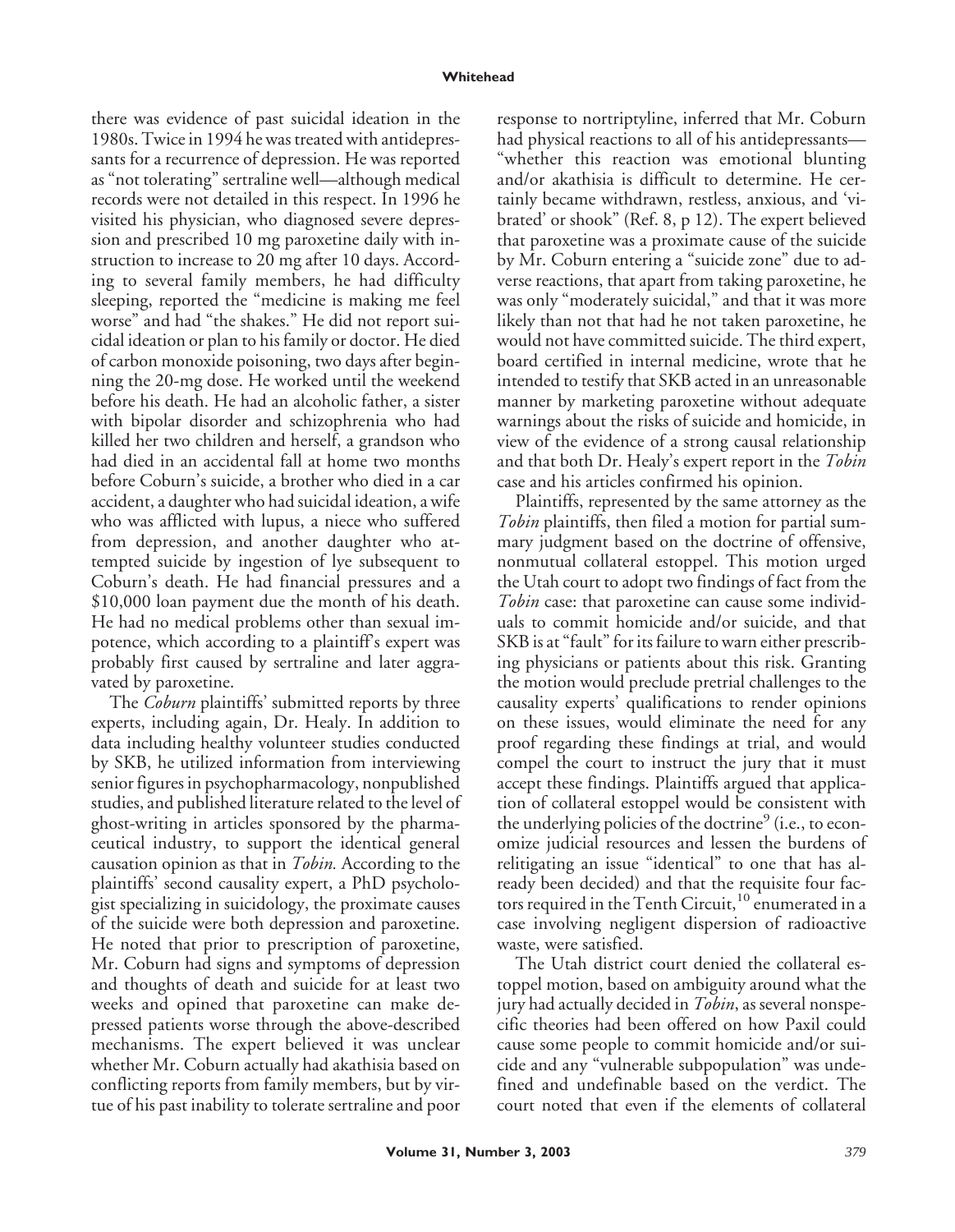estoppel had been satisfied, it would still deny this motion under its broad discretion to determine when it is appropriately applied and that to preclude SKB from litigating general causation and fault issues would be fundamentally unfair. For instance, the jury could not merely be told that paroxetine "can cause some people to commit homicide and/or suicide," without some guidance as to the probability of such. The court declined to "enshrine a jury verdict in a way that could trump the FDA's determination of safety and effectiveness and jeopardize the availability of a product that is beneficial to many people" (Ref. 7, p 15). The court highlighted that the *Tobin* jury's verdict was necessarily based on experts whose testimony has not been found to be consistently reliable—such as another SSRI case in the District of Kansas, *Miller v. Pfizer*, <sup>11</sup> where the *Daubert* hearing on this issue was pending (see Comment). The specific causation expert from *Tobin* was noted to have had his testimony rejected by another court.<sup>12</sup> *Coburn v. SKB* was ultimately settled out of court.

## **Comment**

Primarily at issue in SSRI-litigation is the infrequent extent to which medication side effects become problematic or exacerbation of psychiatric conditions occur, with consequent possibility of violence. In *State of Connecticut v*. *DeAngelo*, <sup>13</sup> an individual was adjudicated not guilty by reason of insanity in significant part because of behavioral sequelae of SSRI-induced mania; although touted by the defense attorney and accompanying press as a straightforward "Prozac defense," multiple confounding and comorbid variables were also present to the degree that, even absent SSRI use and risk of concomitant mania, an involuntary commitment of up to 10 years was ordered by the court. This comment does not address various controversies involving this type of litigation but focuses instead on limitations of common causality assertions.

Proponents of the theory of SSRI-induced homicide/suicide argue that the pharmaceutical industry has fraudulently marketed products and co-opted psychiatric research to obfuscate suicide/homicide risks, in a manner similar to tobacco companies with cancer risks. Some suggest that there is a "profile" for SSRI-induced violence, such as mass murder, school violence, adolescent suicide, or deaths in a manner purportedly atypical for people with depression (e.g., violent death without previous mention of suicide or leaving behind a suicide note).<sup>14-16</sup> Proponents appear to rely characteristically and disproportionately on a limited pool of data to support causality conclusions: their own publications, those of similar causality experts, several studies from the early 1990s, and alleged unpublished data of pharmaceutical companies.

Substituting for any actual psychiatric examination by causality experts are nonspecific descriptors to explain behaviors of a decedent. Implicit in this practice are obvious limitations: terms such as "agitation," "emotional indifference," or "anguish," have little meaning absent a specific and applicable contextual matrix. Some would be known *a priori* to have accompanied any fatal event independent of either SSRI use or nexus to mental illness. Their use runs the risk of taking on special meaning when amplified by public myths and fears<sup>17</sup> regarding people with mental illness. Nonspecificity of these terms is arguably demonstrated by the frequency of "agitation" as a possible side effect in over 16 percent of all medications listed in the Physicians' Desk Reference.<sup>18</sup>

Little information is typically provided by causality expert reports regarding the specific factual backdrop of each case. In *Coburn*, for instance, reports embark on statistical inferences on data allegedly distorted by pharmaceutical companies. Little emphasis is given to the timing of the doctor appointment or the context in which it was made and the medications prescribed—often in the wake of accelerating symptoms and events. Reductionistic expressions of causality appear to be applied independent of events involved in the incident. This is troubling, given the extent that SSRIs are prescribed in high risk populations. Little is offered by causality experts to frame appropriately possible side effects such as akathisia (e.g., its frequency and relative treatability, in what context it might be more or less of a risk, its nonspecificity to SSRIs, the frequency of similar complaints even before SSRI use, or the capacity of most patients to bring this complaint to professional attention). The safeguarding role of regulatory agencies that disagree with causality experts' conclusions is claimed to be tainted by distorted data. The magnitude of independent research that has established the relative safety of these medications is generally ignored, and the widespread and standard-of-care use of these medications in forensic and correctional settings by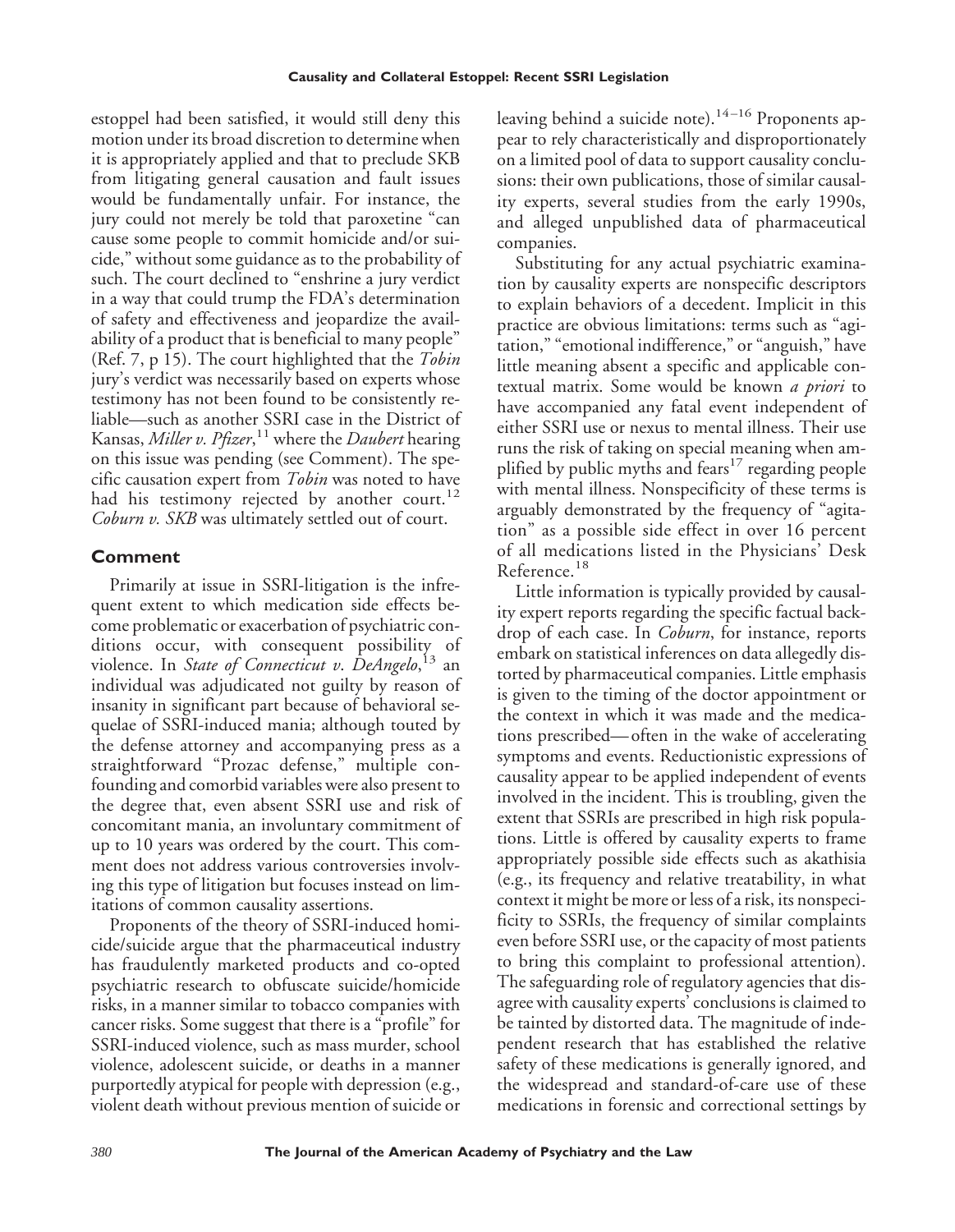patients with an already demonstrated capacity to kill is not mentioned.

In *Miller v. Pfizer*, the presiding judge appointed two independent physician-scientists from academic centers to review Dr. Healy's methodology regarding sertraline-induced suicide at issue in that case. Essentially none of Dr. Healy's asserted claims withstood dispassionate and detailed scientific scrutiny: methodology was generally thought not to be reliable and not to have been accepted in the scientific community, and calculations of relative risks were neither reproducible nor subjected to peer review.<sup>19</sup> For example, Dr. Healy's published articles addressing the association between sertraline and suicide—used as a foundation for his opinions and mentioned as a factor by the *Tobin* court in the *Daubert* finding—were noted by the independent reviewers to comprise a "thought piece" of possible mechanisms by which suicide could happen, and a trial of two agents given to 20 patients with a component of qualitative analysis: "neither article formally proposes new or modified methods to establish causality, and their publication does not endorse (via the editors or reviewers) such methodology" (Ref. 19, pp 1, 2). Also noted was an off-point citing of the *American Psychiatric Press Textbook of Psychiatry*<sup>20</sup> to support causality arguments (Ref 19, p 6). The *Miller* court's finding on the *Daubert* factors ultimately excluded Dr. Healy's testimony due to "flaws in methodology. . .that are glaring, overwhelming, and unexplained." 21,22 His specific causation conclusion was also found to fall short of admissibility standards, because of his failure to take into account highly relevant and undisputed evidence.

Contrary to the usual scientific process regarding causality inferences,<sup>23</sup> competing theories and confounding variables appear minimally explored by causality experts. One example is the possible role of alcohol. When alcohol or illicit substances are detected subsequent to violent behavior while the individual was taking an SSRI, some causality experts and plaintiffs argue that the ingestion was either caused by the SSRI (the *DeAngelo* case) or occurred after the violent act (Ref. 15, see *Omdahl v. Pfizer, Inc*.) Superimposed are assertions that appear to minimize risks inherent in major depressive disorder, such as Dr. Healy's claims that lifetime rates of suicide in primary care mood disorders are "very low," and suicide rates among 13-year-olds are "vanishingly low" (Ref. 19, p 6).

The Donovan study was cited in the *Tobin* court's *Daubert* findings. Among other critics of this study who comment that it is "open to grave misinterpretation," <sup>24</sup> are its own authors, who highlight the study's specific limitations and admonish against extrapolating causality from it. Also significant is the suggestion fostered by causality experts, and seemingly adopted by the *Tobin* court, that "deliberate self-harm" is synonymous with "suicide." The *Tobin* court's *Daubert* findings recently resonated in a case in the Western District of Pennsylvania—*Cassidy v. Eli Lilly & Co.*, <sup>25</sup> where the court cited data presented there by Dr. Healy to accept that his theory had attained general acceptance in the scientific community; the Donovan study was again cited as significant to that opinion. In sum, process and content of recent SSRI litigation reflect an unsettling sequence: self-authored and methodologically limited data, by virtue of having been peer reviewed and published, are equated with mainstream scientific consensus. Then, application of collateral estoppel is attempted (and probably will continue to be attempted) to fuse the data into dogma shielded from further scientific scrutiny.

The 1990s Decade of the Brain inadvertently underscored terms such as "chemical imbalances" to explain mental illness.<sup>26,27</sup> During the Leopold and Loeb trial of 1924, psychiatric experts invoked social and psychological determinism to explain the vagaries of human behavior.<sup>28</sup> Arguably, *Tobin* experts set an opposite but equally dogmatic benchmark for biochemical reductionism. Reductionistic emphasis on biochemistry as cause of behavior, combined with controversial experts, confusing jargon, suggestions of corporate malfeasance, and widespread myths about mental illness, present challenges to courts navigating these issues. Independent of rebutting experts, several processes have been helpful in this respect: court-appointed scientific experts were useful in *Miller v. Pfizer*, and during the *DeAngelo* commitment proceedings, a psychiatric consultant to the state's attorney aided in illuminating what the court ultimately construed as an opinion lacking objectivity by the psychiatrist-author of *Toxic Psychiatry*. 29 There is a place for SSRI litigation and a need to monitor symptoms and side effects. Ultimately, the process and content of recent SSRI litigation add weight to the potential value of peer review and formalized study of expert testimony<sup>30</sup> and run the risk